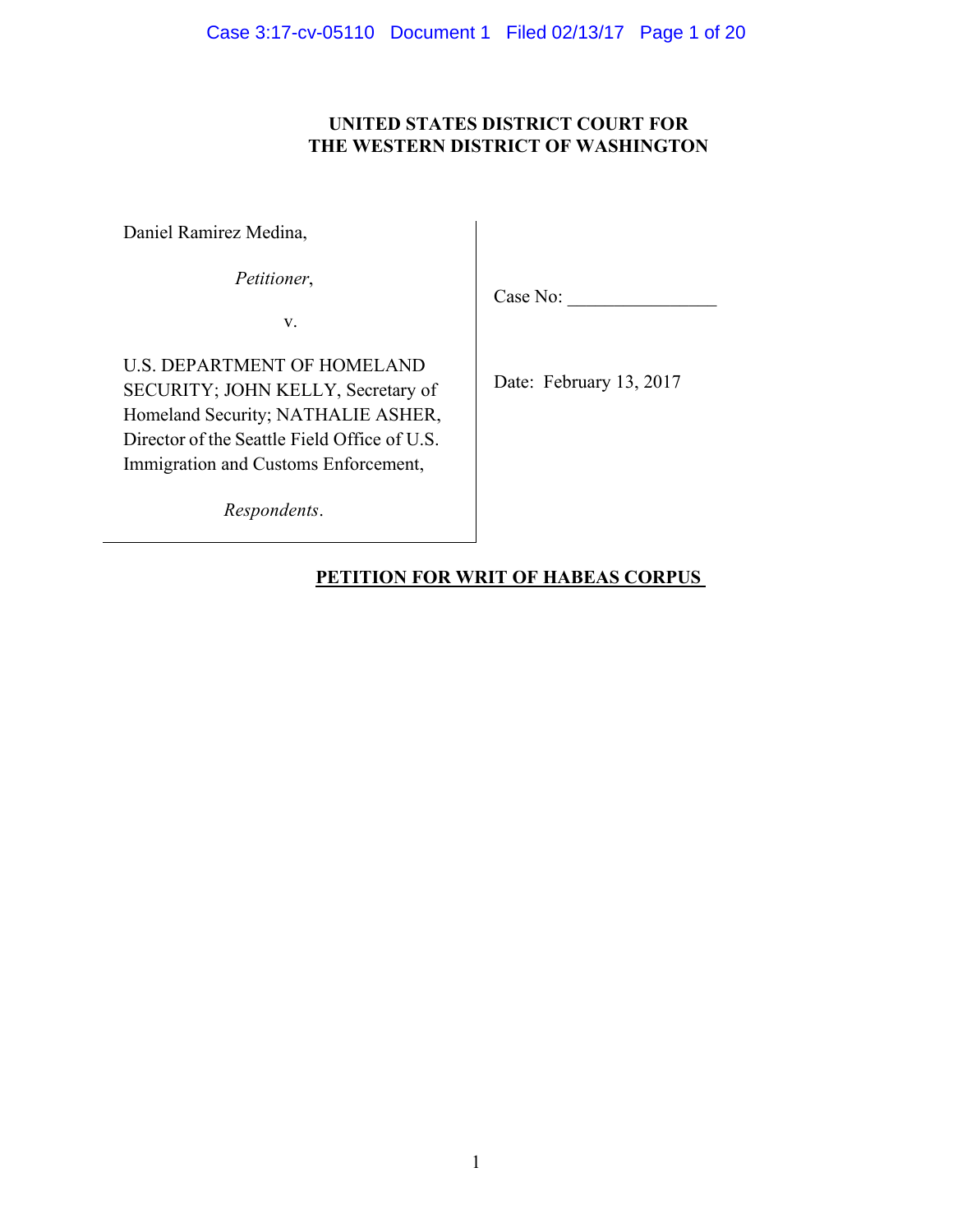#### **INTRODUCTION**

Petitioner Daniel Ramirez Medina ("Mr. Ramirez") is a law-abiding young father who has twice been granted deferred action and an employment authorization card under the Deferred Action for Childhood Arrivals ("DACA") program established by the U.S. Department of Homeland Security ("DHS"). Because he satisfied the specific and rigorous criteria set out by DHS under the DACA program (and indeed satisfied them again when his DACA status was renewed), he is authorized by DHS to live and work in the United States. But despite complying with all of the requirements of the DACA program, Mr. Ramirez was taken into custody by U.S. Immigration and Customs Enforcement ("ICE") – part of DHS – on Friday, February 10, 2017, and is being presently detained without justification. Mr. Ramirez's detention breaks the promise made to him under the well-established framework of the DACA program, violates his reasonable expectations based on the DACA program, and violates his rights under the Fourth and Fifth Amendments to the United States Constitution.

The federal government established the DACA program with great fanfare in 2012. Under the framework of this program, individuals who meet certain specific criteria and pass a background check receive deferred action for a two-year period, subject to renewal. Recipients of deferred action under DACA are authorized by DHS to be present in the United States and are eligible to receive employment authorization, in the form of a work authorization card reflecting their DACA status.

In order to apply for DACA, individuals must provide the government with highly sensitive information, pay a fee, and submit to a background check. The program was met with skepticism by the immigrant community, which was understandably reticent to provide data to the federal government that, if used in a manner contrary to the stated purpose of the DACA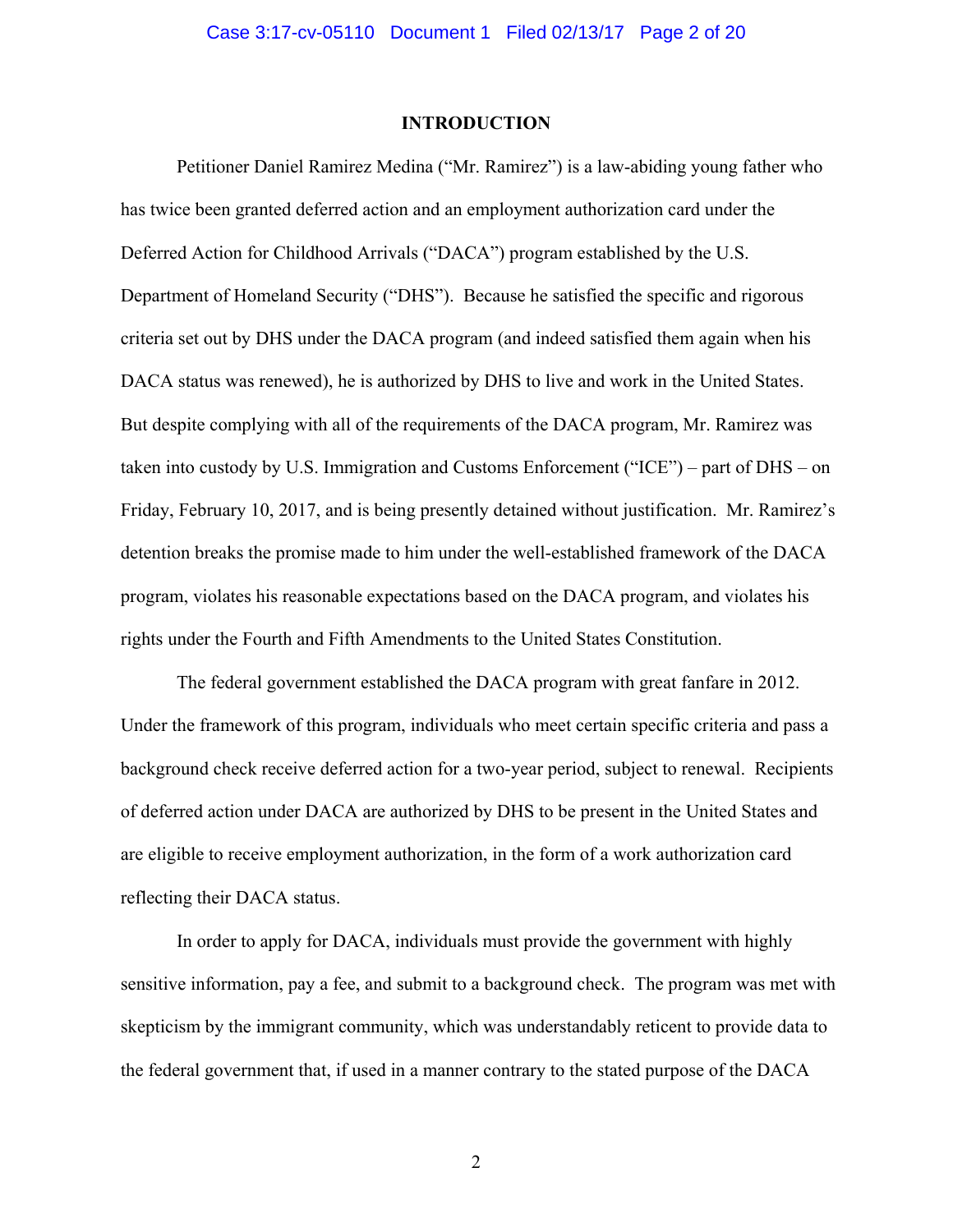#### Case 3:17-cv-05110 Document 1 Filed 02/13/17 Page 3 of 20

program, could lead to their removal. To combat this fear, DHS assured DACA applicants that information provided as part of the DACA application process would not be used for immigration enforcement purposes.

As a result, hundreds of thousands of individuals applied for, and were granted, deferred action pursuant to DACA. And to Petitioner's knowledge, the federal government has, until now, lived up to their promise. He is aware of no DACA beneficiary being subject to removal proceedings unless they had violated the criteria for receiving DACA by committing a crime. Indeed, DHS even maintains a toll-free "Law Enforcement Support Center hotline" open 24 hours a day and seven days a week, that it says DACA holders should call if they are arrested and "believe that, in light of this policy, they should not have been apprehended or placed into removal proceedings." (https://my.uscis.gov/helpcenter/search?q=ICE&tag=tag\_search.) In the past, DACA holders calling this number for this reason have been promptly released and not subject to removal. (Mr. Ramirez's counsel called this hotline and was told that they could not help.)

In establishing and continuously operating the DACA program under a well-defined framework and highly specific criteria, the federal government created a reasonable expectation among DACA recipients that they will be able to live and work in the United States for a specified period without being subject to arrest and deportation based on their immigration status. This reasonable expectation creates constitutionally-protected liberty and property interests for DACA recipients in the benefits they enjoy under DACA: being able to live and work in the United States without fear of deportation, so long as they satisfy DACA's requirements. *See*, *e.g*., *Perry v. Sindermann*, 408 U.S. 593, 601–03 (1972) (reliance on informal policies and practices may establish a legitimate claim of entitlement to a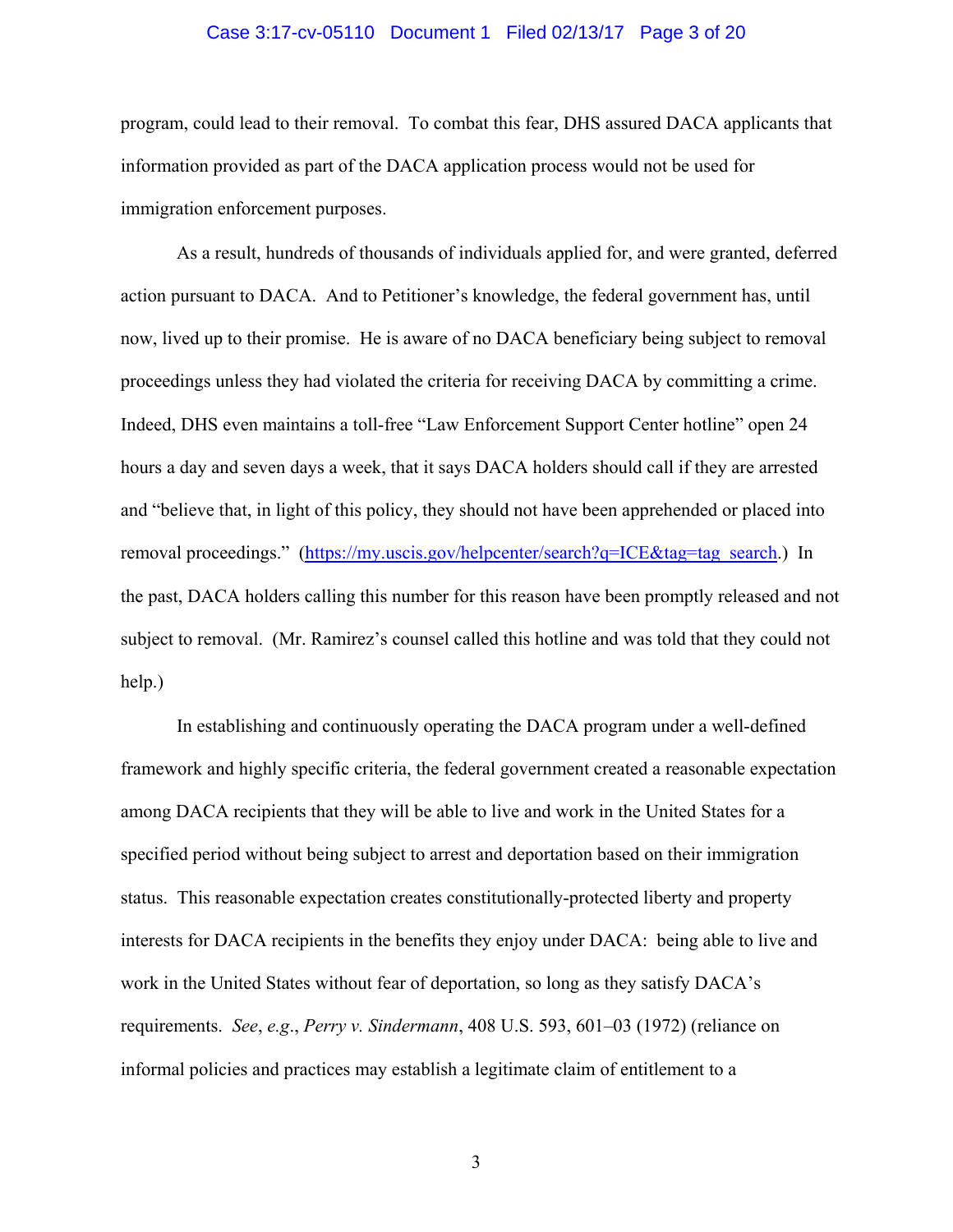#### Case 3:17-cv-05110 Document 1 Filed 02/13/17 Page 4 of 20

constitutionally-protected interest); *see also Texas v. United States*, 809 F.3d 134, 174 (2015), affirmed by an equally divided court, 136 S. Ct. 2271 (2016) (explaining that "DACA involve[s] issuing benefits" to certain applicants). And these benefits are entitled to constitutional protections no matter how they may characterized by DHS. *See*, *e.g*., *Newman v. Sathyavaglswaran*, 287 F.3d 786, 797 (9th Cir. 2002) ("[T]he identification of property interests under constitutional law turns on the substance of the interest recognized, not the name given that interest by the state or other independent source.") (internal quotations omitted). Accordingly, the federal government may not arbitrarily or capriciously deprive DACA recipients of these benefits, as they have here with Mr. Ramirez.

Despite DHS having twice determined that Mr. Ramirez presents no threat to national security or public safety, he was taken into custody and is being unlawfully detained by ICE. Mr. Ramirez's unprecedented and unjustified detention violates the United States Constitution and the promise made to him that he could live and work in this country without being subject to arrest and deportation solely as a result of his immigration status. The agents who arrested and questioned Mr. Ramirez were aware that he was a DACA recipient, yet they informed him that he would be arrested, detained, and deported anyway, because he was not "born in this country."

Mr. Ramirez respectfully petitions this Honorable Court for a writ of habeas corpus to remedy his unlawful detention by Respondents.

#### **JURISDICTION AND VENUE**

1. Jurisdiction is conferred on this court by 28 U.S.C. §§ 1331, 1361, 2241, 2243, and the Habeas Corpus Suspension Clause of the U.S. Constitution. This court also has remedial authority under the Declaratory Judgment Act, 28 U.S.C. § 2201 *et seq*.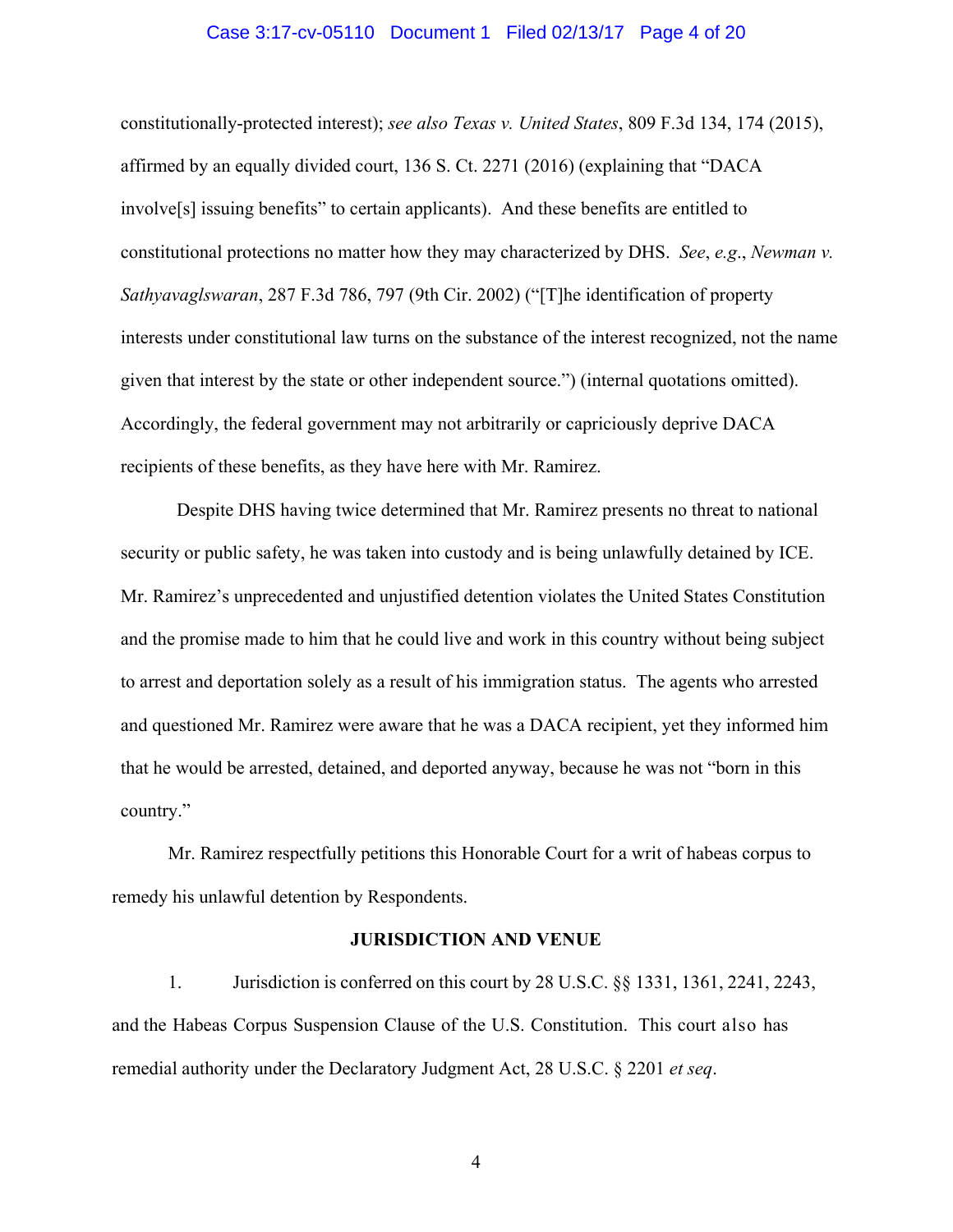#### Case 3:17-cv-05110 Document 1 Filed 02/13/17 Page 5 of 20

2. Venue properly lies within the Western District of Washington because a substantial part of the events or omissions giving rise to this action occurred in the District. 28 U.S.C. § 1391(b).

3. No petition for habeas corpus has previously been filed in any court and no removal proceedings are underway.

#### **PARTIES**

4. Mr. Ramirez is the twenty-three year old father of a United States citizen. Mr. Ramirez has twice been granted deferred action under the DACA program. He was brought to the United States from Mexico in or around 2001, when he was approximately 7 years old. Under the DACA program, DHS has twice determined that Mr. Ramirez poses no threat to national security or public safety.<sup>1</sup> Mr. Ramirez has been in the custody of ICE in Tacoma, Washington since Friday, February 10, 2017.

5. DHS is a cabinet department of the United States federal government with responsibility for, among other things, administering and enforcing the nation's immigration laws. ICE is an American federal law enforcement agency that is part of DHS. According to its website, "ICE's primary mission is to promote homeland security and public safety through the criminal and civil enforcement of federal laws governing border control, customs, trade and immigration."

6. Respondent John Kelly is the Secretary of DHS. He is sued in his official capacity.

7. Respondent Nathalie Asher is the Director of the Seattle Field Office of ICE,

<sup>&</sup>lt;sup>1</sup> See U.S. Dep't of Homeland Security, Exercising Prosecutorial Discretion with Respect to Individuals Who Came to the United States as Children (June 12, 2015), *available at*  https://www.dhs.gov/xlibrary/assets/s1-exercising-prosecutorial-discretion-individuals-whocame-to-us-as-children.pdf.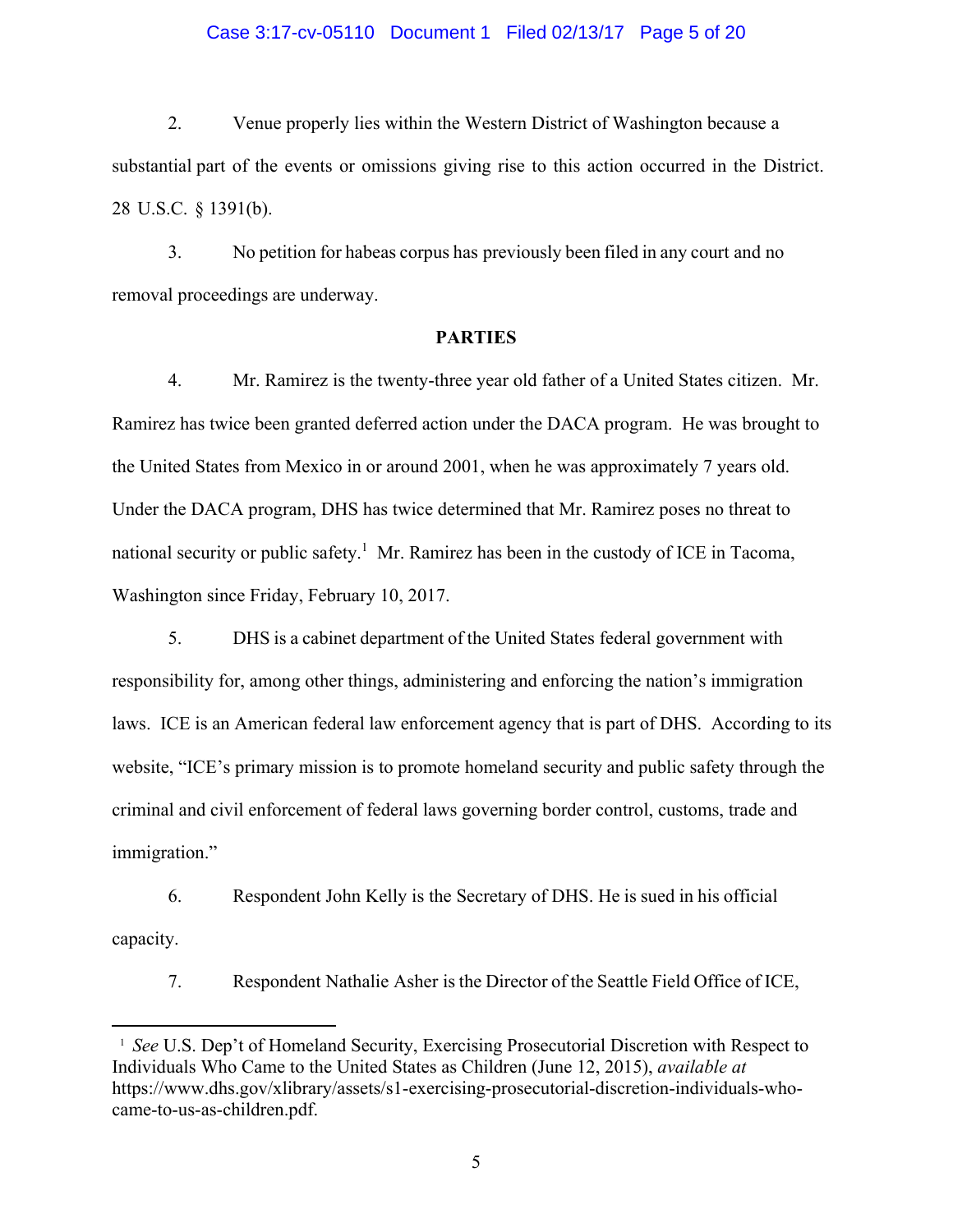#### Case 3:17-cv-05110 Document 1 Filed 02/13/17 Page 6 of 20

which has immediate custody of Petitioner. She is sued in her official capacity

# **STATEMENT OF FACTS**

#### **Deferred Action for Childhood Arrivals**

8. On June 15, 2012, the Secretary of Homeland Security (the "Secretary") issued a memorandum concerning "Deferred Action for Childhood Arrivals." Under the DACA framework, certain individuals who were brought to the United States as children and meet specific criteria identified in the order, may request deferred action for a period of two years, subject to renewal. In exchange, DACA applicants are required to provide the government with highly sensitive and personal information, submit to a background check, and pay a fee which is considerable for many of them.

9. Deferred action is a well-established form of prosecutorial discretion under which the government defers removal action against an individual for a certain period of time. The Secretary explained that the DACA policy covers "certain young people who were brought to this country as children and know only this country as home" and that the immigration laws are not "designed to remove productive young people to countries where they may not have lived or even speak the language."

10. The Secretary established criteria that "should be satisfied before an individual is considered for an exercise of prosecutorial discretion." They include that the individual:

- came to the United States under the age of sixteen;
- has continuously resided in the United States for a least five years preceding the date of this memorandum and is present in the United States on the date of this memorandum;
- is currently in school, has graduated from high school, has obtained a general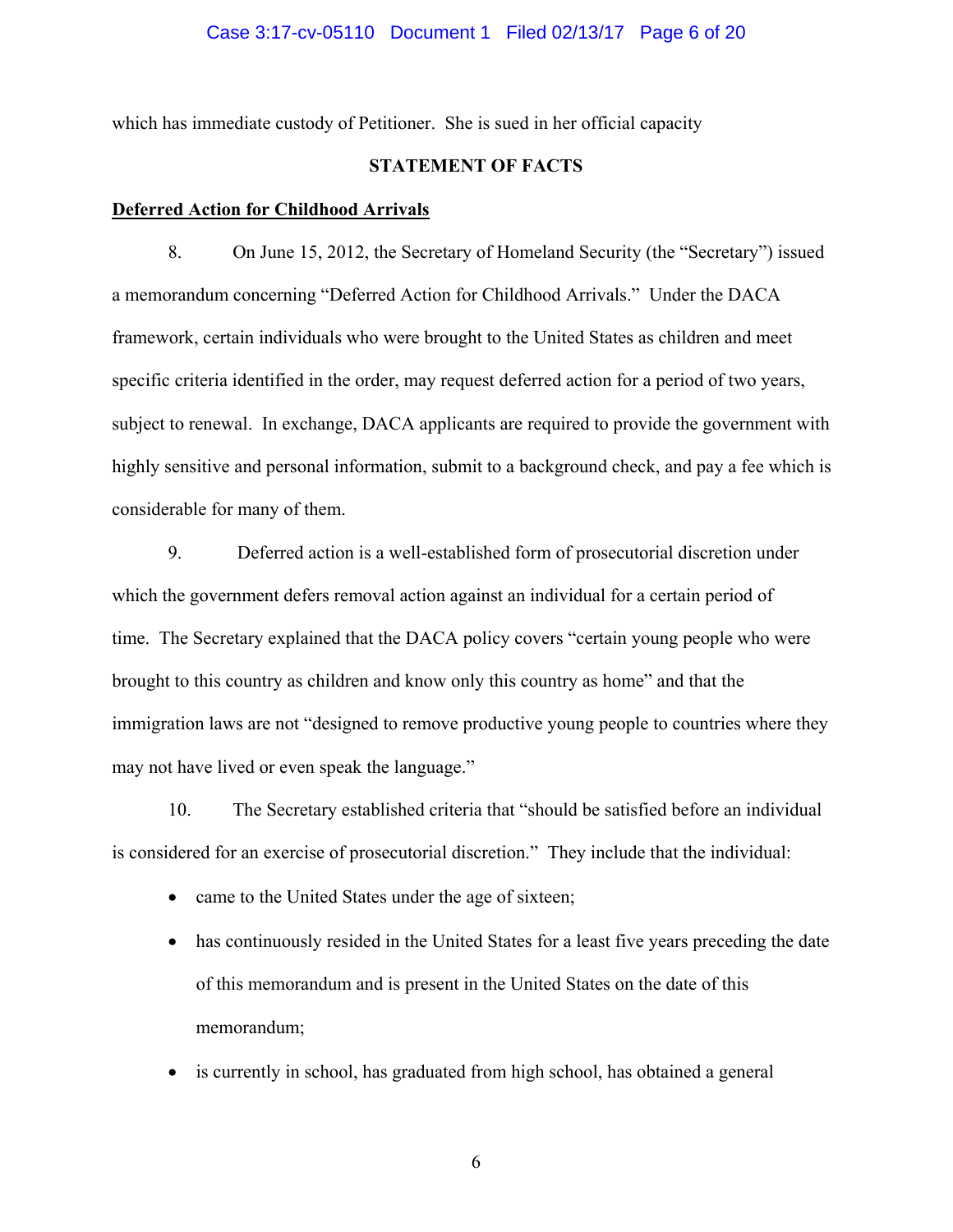#### Case 3:17-cv-05110 Document 1 Filed 02/13/17 Page 7 of 20

education development certificate, or is an honorably discharged veteran of the Coast Guard or Armed Forces of the United States;

- has not been convicted of a felony offense, a significant misdemeanor offense, multiple misdemeanor offenses, or otherwise poses a threat to national security or public safety; and
- is not above the age of thirty.

11. In addition, the Secretary's memorandum provided that "[n]o individual should receive deferred action . . . unless they first pass a background check."

12. The official website of U.S. Citizenship and Immigration Services ("USCIS") describes the effect of DACA as follows: "Deferred action is a discretionary determination to defer a removal action of an individual as an act of prosecutorial discretion. For purposes of future inadmissibility based upon unlawful presence, an individual whose case has been deferred is not considered to be unlawfully present during the period in which deferred action is in effect. An individual who has received deferred action is authorized by DHS to be present in the United States, and is therefore considered by DHS to be lawfully present during the period deferred action is in effect. However, deferred action does not confer lawful status upon an individual, nor does it excuse any previous or subsequent periods of unlawful presence."2

13. Recipients of deferred action under DACA are eligible for work authorization, as reflected on the "work authorization" cards issued to them. As USCIS has explained, "[u]nder existing regulations, an individual whose case has been deferred is eligible to receive employment authorization for the period of deferred action, provided he or she can demonstrate

<sup>&</sup>lt;sup>2</sup> U.S. Citizenship and Immigration Services, Deferred Action for Childhood Arrivals, Frequently Asked Questions, https://www.uscis.gov/humanitarian/consideration-deferredaction-childhood-arrivals-process/frequently-asked-questions (last visited Feb. 12, 2017).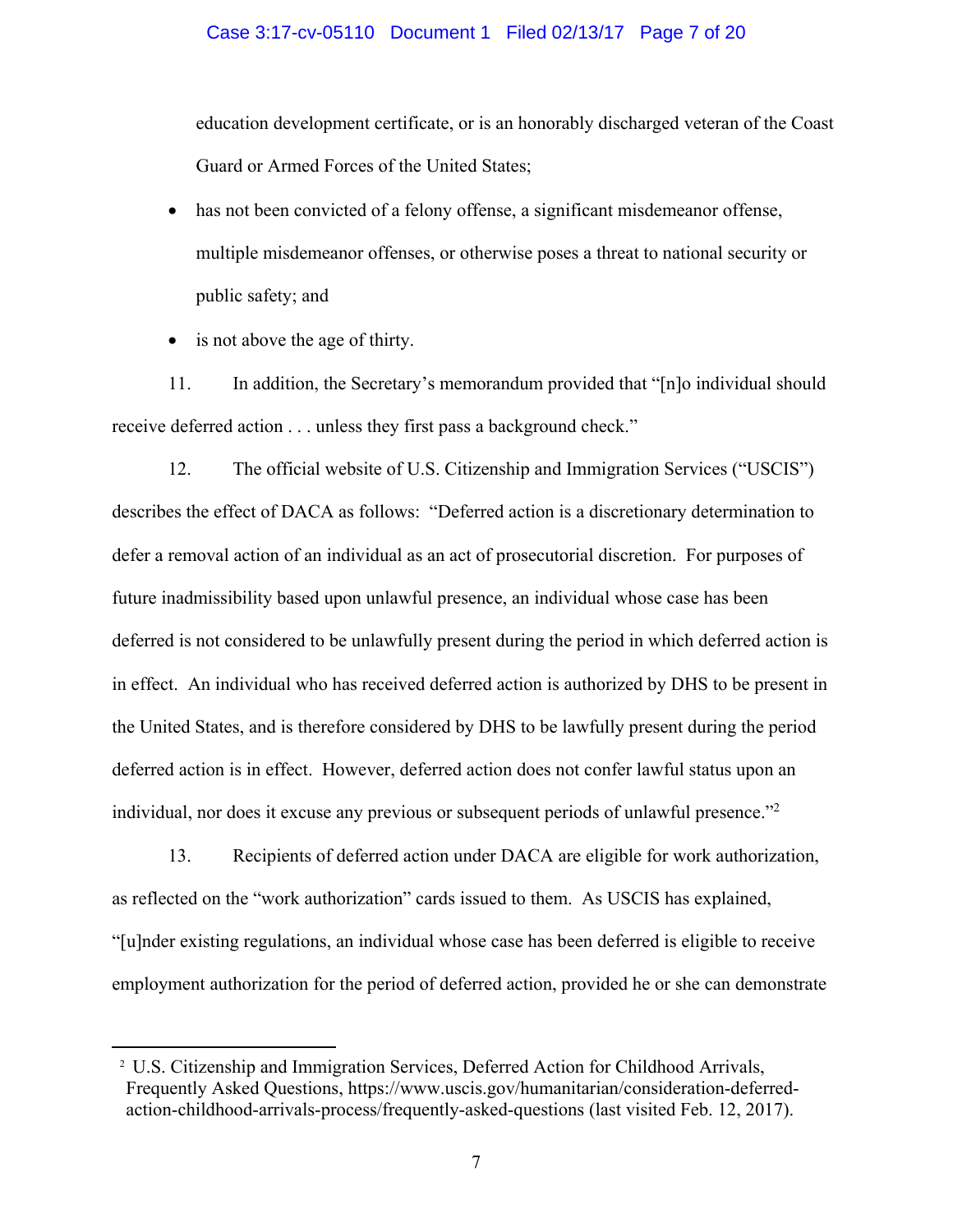#### Case 3:17-cv-05110 Document 1 Filed 02/13/17 Page 8 of 20

'an economic necessity for employment.'"

#### **Petitioner Daniel Ramirez**

14. Mr. Ramirez has twice demonstrated that he meets all of the requirements necessary to secure deferred action under the DACA program and twice been granted DACA status pursuant to that program. He has never been convicted of a crime, and he does not pose any threat to national security or public safety – a fact that DHS has twice confirmed by granting and renewing his DACA status.

15. Mr. Ramirez recently moved from California to Washington in order to obtain more lucrative employment so that he could help support his three-year old son, a United States citizen, and save money to continue his schooling. Mr. Ramirez previously attended school in California, while also working long hours to help support his family.

16. Mr. Ramirez first requested deferred action under the DACA program in or around 2014. At that time, DHS determined that he met all of the requirements for DACA and granted him a DACA card confirming his status as a DACA recipient.

17. Mr. Ramirez has remained in his DACA status since the date it was issued. His most recent renewal occurred on May 5, 2016. A photocopy of this renewal approval form from DHS is attached to this petition as Exhibit A. This renewal clearly states, "Unless terminated, this decision to defer removal action will remain in effect for 2 years from the date of this notice." Upon information and belief, this renewal has not been terminated and the 2 year time period has not yet expired. As such, Mr. Ramirez is here in the United States living and working lawfully.

18. Thus, as is expressly required by the DACA framework, DHS has *twice* determined, after performing background checks, that Mr. Ramirez does not pose any threat to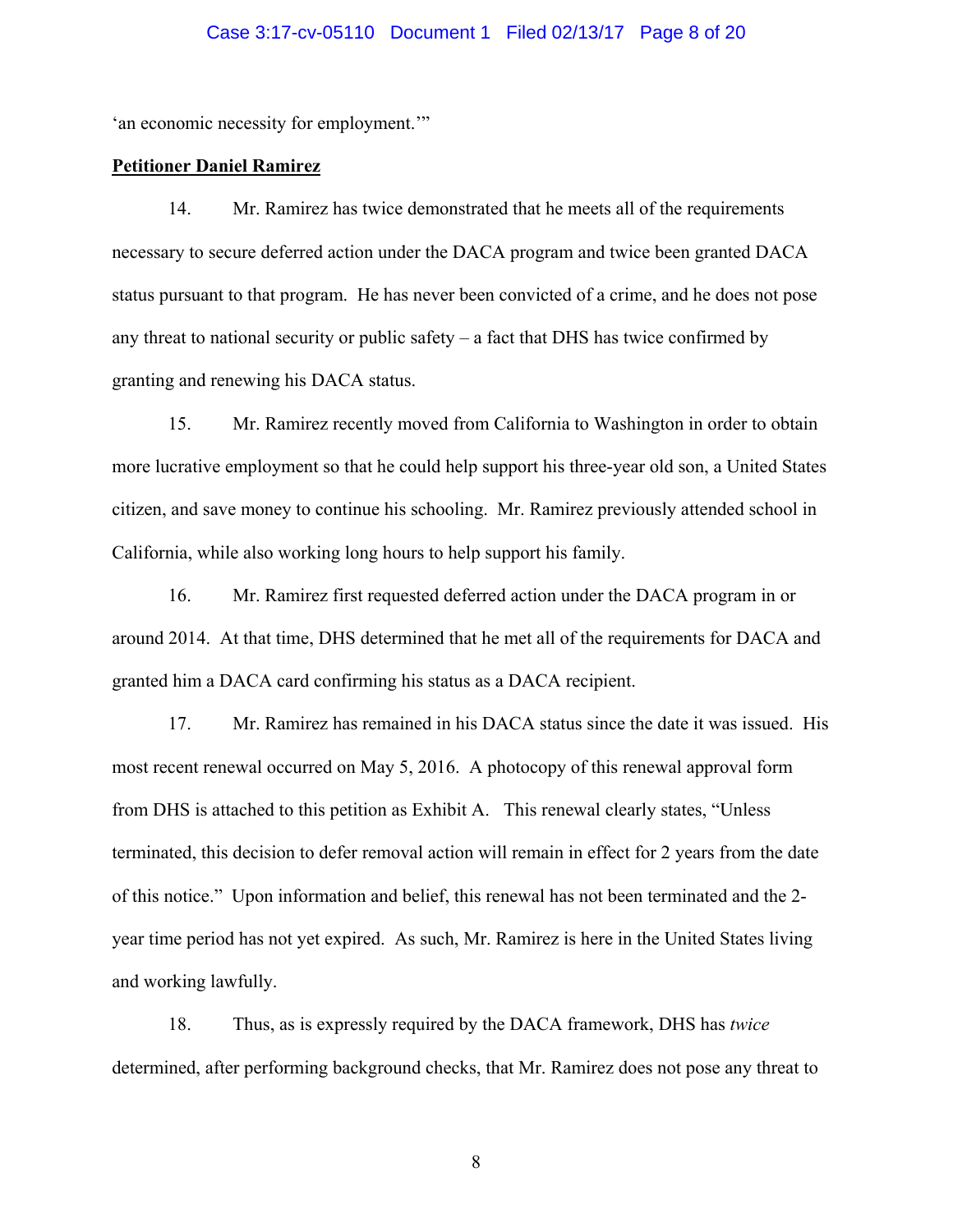#### Case 3:17-cv-05110 Document 1 Filed 02/13/17 Page 9 of 20

national security or public safety. Nothing has changed with respect to this determination.

19. Nevertheless, Mr. Ramirez was taken into custody by several ICE agents at or around 9:00 a.m. PST on Friday, February 10, 2017. Mr. Ramirez was asleep at his father's home in Seattle, Washington when the agents arrived and arrested Mr. Ramirez's father. The agents had an arrest warrant for Mr. Ramirez's father.

20. Following his arrest, Mr. Ramirez's father granted the ICE officers permission to enter his home so that he could inform his two sons about his arrest. When the ICE agents entered the home, they asked Mr. Ramirez, "Are you legally here?" Mr. Ramirez replied, "Yes, I have a work permit." On the recommendation of his brother (a DACA recipient who was also then present), Mr. Ramirez declined to answer additional questions at that time.

21. The ICE agents then took Mr. Ramirez to a processing center in Seattle, Washington. When he again informed them about his work permit, one of the ICE agents stated: "It doesn't matter, because you weren't born in this country." At this point, the ICE agents had Mr. Ramirez's wallet, which contained his work permit, which clearly identified him as a DACA recipient with a "C-33" code, which reflects a work authorization issued pursuant to DACA. Despite this fact, Mr. Ramirez was questioned further, fingerprinted, booked, and taken to a detention center in Tacoma, Washington.

22. At the time of filing, Mr. Ramirez has been in custody for at least 70 hours.

23. Mr. Ramirez was not afforded notice of, or a hearing on, his arrest and detention, and there was no probable cause for his arrest. He has not committed any crime.

24. Mr. Ramirez has not received a judicial determination of probable cause after his detention.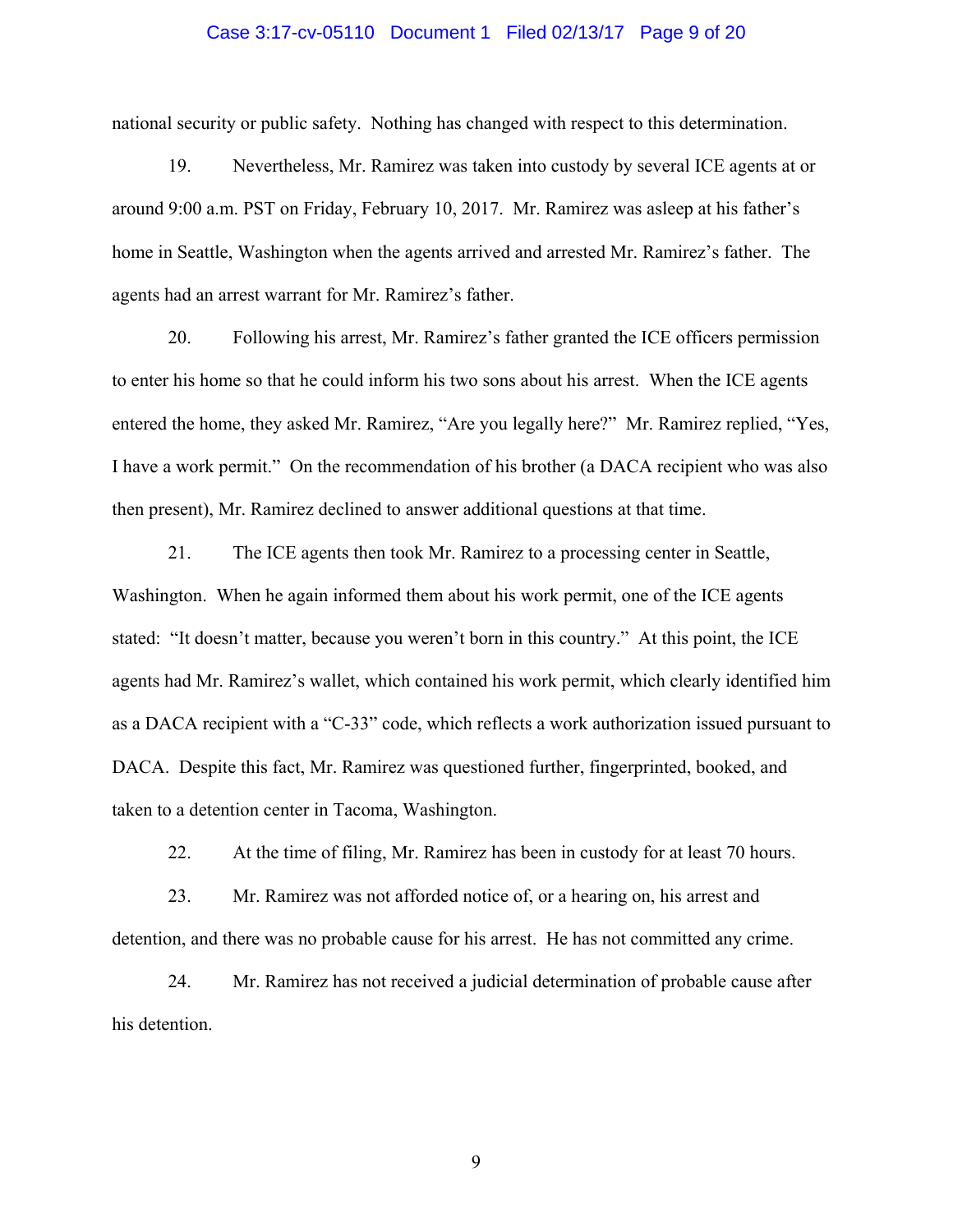### **CAUSES OF ACTION**

# **COUNT ONE**

#### **FIFTH AMENDMENT – PROCEDURAL DUE PROCESS**

25. Mr. Ramirez repeats and incorporates by reference each and every allegation contained in the preceding paragraphs as if fully set forth herein.

26. Procedural due process requires that the government be constrained before it acts in a way that deprives individuals of liberty and property interests protected under the Due Process Clause of the Fifth Amendment. One of the first inquiries in any case of violation of procedural due process is whether the plaintiff has a protected property or liberty interest and, if so, the extent or scope of that interest. *Board of Regents of State Colleges v. Roth*, 408 U.S. 564, 569–70, 92 S.Ct. 2701, 33 L.Ed.2d 548 (1972).

27. Here, a legitimate claim of a protected property interest exists by virtue of the promise made by the United States government to Mr. Ramirez, and those similarly situated, to adhere to the strict framework set out by the DACA program and by virtue of granting him deferred action and work authorization. And, to the best of Mr. Ramirez's knowledge, the federal government has kept that promise until now. Where, as here, an existing framework established by the government and individual's reasonable expectations based on that framework give those individuals benefits that they would not otherwise have, a property right to those benefits exists. *See Board of Regents of State Colleges v. Roth*, 408 U.S. 564, 577, 92 S.Ct. 2701, 33 L.Ed.2d 548 (1972) (A legitimate claim of entitlement is created "and [its] dimensions are defined by existing rules or understandings that stem from an independent source such as state law—rules or understandings that secure certain benefits and that support claims of entitlement to those benefits.").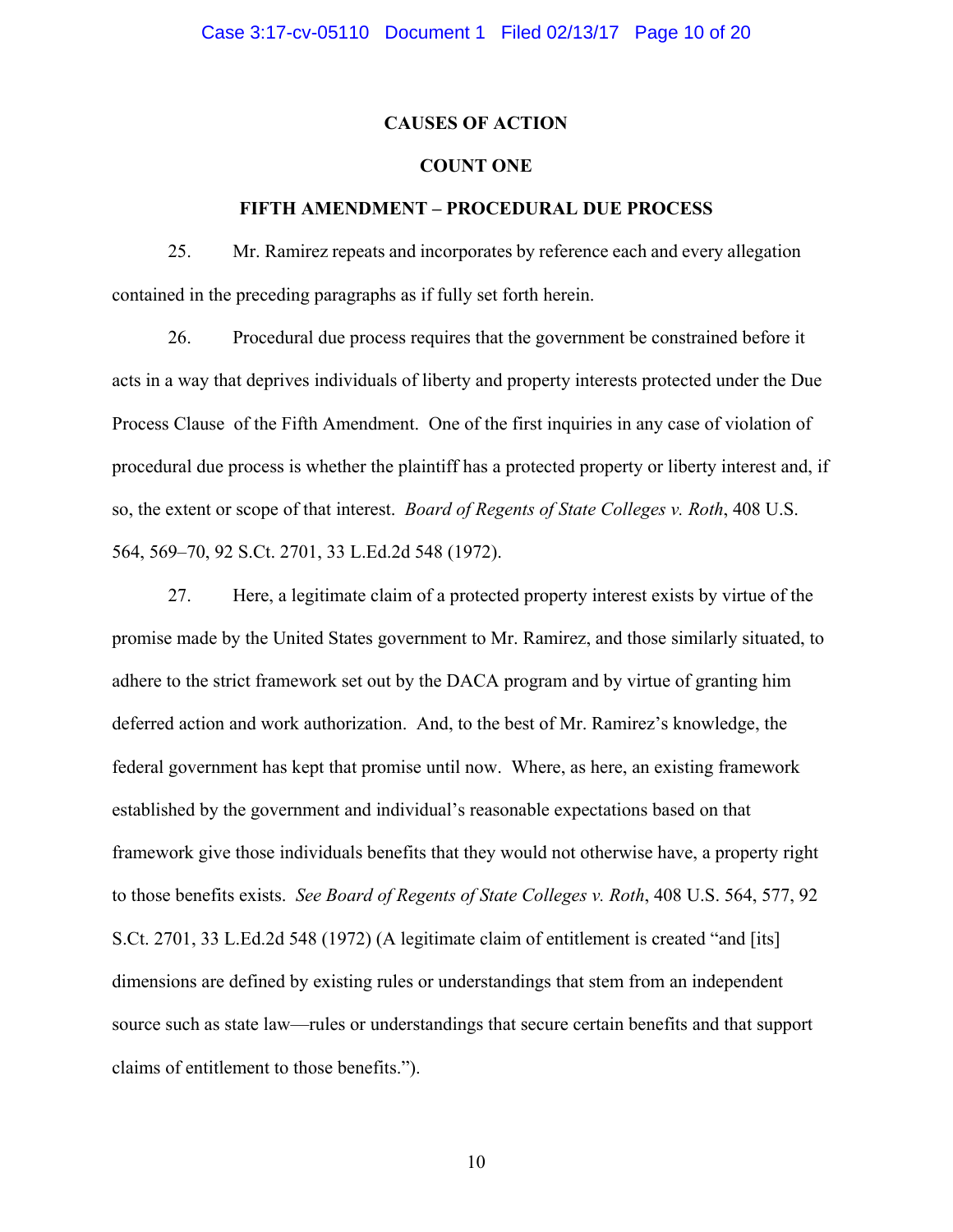#### Case 3:17-cv-05110 Document 1 Filed 02/13/17 Page 11 of 20

28. While DACA is premised on the exercise of prosecutorial discretion, that discretion is necessarily limited and constrained by the rules and criteria that DACA is based on and by the decision to twice grant Mr. Ramirez deferred action and work authorization. These constraints on discretion further support Mr. Ramirez's claim of a protected property interest here. *See Nozzi v. Hous. Auth. of City of Los Angeles*, 806 F.3d 1178, 1190–91 (9th Cir. 2015) *citing Griffeth v. Detrich*, 603 F.2d 118, 121 (9th Cir. 1979) (Holding that plaintiffs have a protected property right in public benefits when, as here, a statute authorizes those benefits and the "implementing regulations" "greatly restrict the discretion" of the people who administer those benefits).

29. Indeed, "Deferred action . . . is much more than nonenforcement: It would affirmatively confer 'lawful presence' and associated benefits on a class of unlawfully present aliens. Though revocable, that change in designation would trigger (as we have already explained) eligibility for federal benefits—for example, under title II and XVIII of the Social Security Act—and state benefits—for example, driver's licenses and unemployment insurance—that would not otherwise be available to illegal aliens." *See*, *e.g*., *Texas*, 809 F.3d at 166.

30. "Procedural due process imposes constraints on governmental decisions which deprive individuals of 'liberty' or 'property' interests within the meaning of the Due Process Clause of the Fifth or Fourteenth Amendment." *Mathews v. Eldridge*, 424 U.S. 319, 332 (1976). Courts employ the *Eldridge* test when an alien's due process liberty interests are at stake. *See Flores-Chavez v. Ashcroft*, 362 F.3d 1150, 1160–61 (9th Cir. 2004). The test considers three factors: (1) the private interest affected by the official action, (2) the risk of erroneous deprivation of that interest through the procedures used, and (3) the government's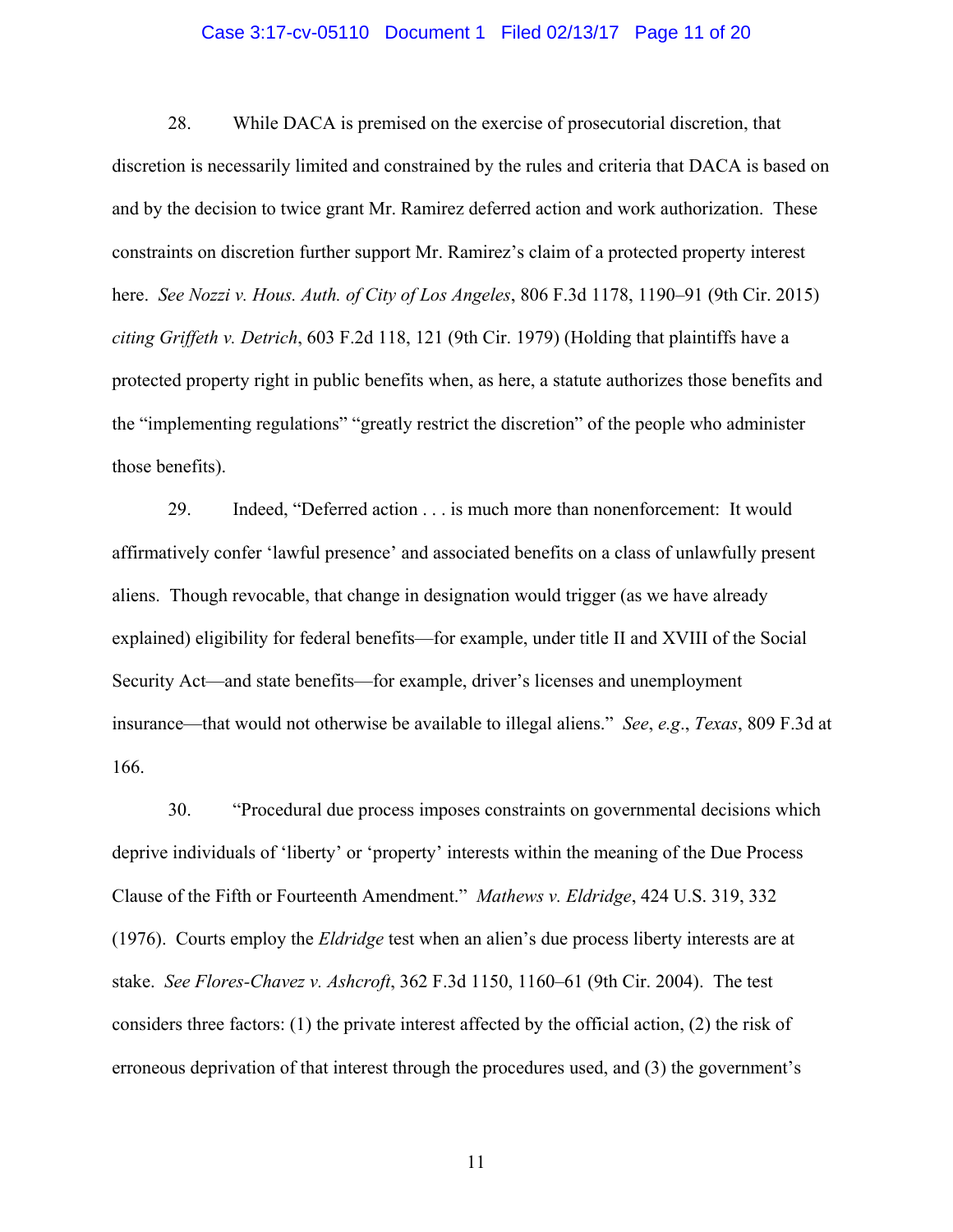#### Case 3:17-cv-05110 Document 1 Filed 02/13/17 Page 12 of 20

interest. *Id.* at 1061. It requires courts to balance the affected interests to see "whether the administrative procedures provided here are constitutionally sufficient." *Id.*

31. DHS policy provides that ICE officers who encounter individuals eligible for DACA "should immediately exercise their discretion, on an individual basis, in order to *prevent* low priority individuals from being placed in removal proceedings or removed from the United States." *See* U.S. Dep't of Homeland Security, Exercising Prosecutorial Discretion with Respect to Individuals Who Came to the United States as Children (June 12, 2015) (emphasis added). Consistent with this directive, Mr. Ramirez—who unquestionably meets all of the criteria for DACA—should not have been arrested or detained, and he should not be placed in removal proceedings.

32. Respondents, having knowledge that Mr. Ramirez met the criteria for DACA and was granted deferred action under the program, violated Mr. Ramirez's procedural due process rights by arresting and detaining him. And indeed, not only was Mr. Ramirez denied adequate due process prior to his arrest and detention, but the mechanisms DHS put in place to remedy after-the-fact the occasional errors that ICE agents or state or local police may make also failed him. UCSIS has provided explicit instructions for DACA beneficiaries who have been apprehended or placed into removal proceedings improperly, including a Law Enforcement Support Center hotline that is staffed 24 hours a day, 7 days a week. When Mr. Ramirez's counsel called the hotline, he was provided no assistance in remedying the mistake that had been made by the arresting ICE agents.

33. Mr. Ramirez's interest affected by Respondents' actions is profound—his physical liberty. Mr. Ramirez was arrested and is being unlawfully detained, despite the fact that he committed no crime, and is neither a flight risk nor a danger to the public safety nor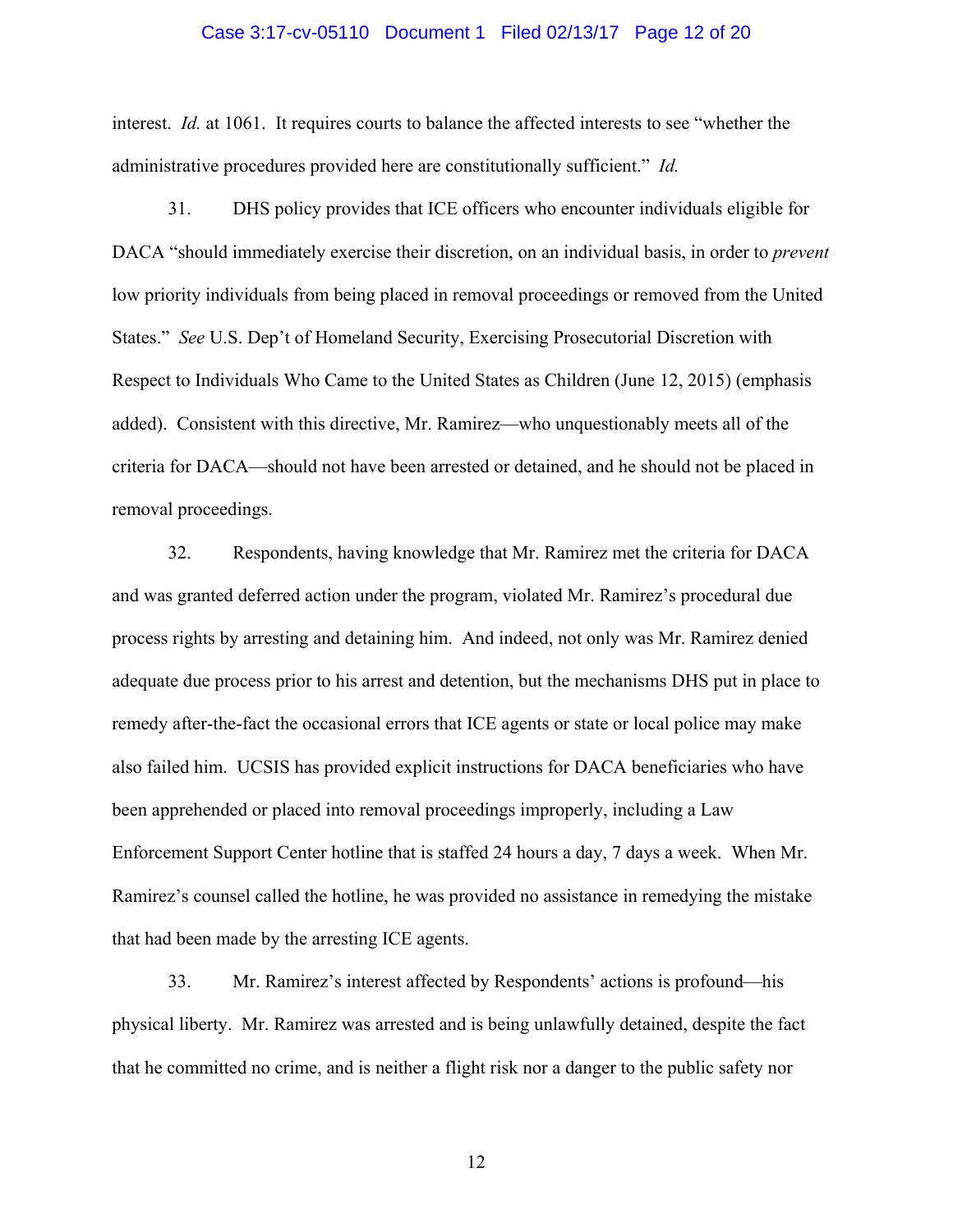#### Case 3:17-cv-05110 Document 1 Filed 02/13/17 Page 13 of 20

national security. *See Matter of Patel*, 15 I. & N. Dec. 666, 666 (B.I.A. 1976) ("An alien generally is and should not be detained or required to post bond except on a finding that he is a threat to the national security, or that he is a poor bail risk."). Therefore, *at best*, the government's interest in his continued detention is minimal.

34. Under the *Eldridge* test, Mr. Ramirez's expansive liberty interest far outweighs the government's minor interest in his continued detention. He has twice met the specific criteria for the DACA program outlined by DHS, been found to be no risk to the public safety or national security, and has been granted deferred action under that framework. And Mr. Ramirez received no due process before his arrest and detention, as he was denied both notice and a hearing.

35. For all of the foregoing reasons, Mr. Ramirez's detention is in violation of the procedural due process rights guaranteed by the Fifth Amendment.

#### **COUNT TWO**

#### **FIFTH AMENDMENT – SUBSTANTIVE DUE PROCESS**

36. Petitioner repeats and incorporates by reference each and every allegation contained in the preceding paragraphs as if fully set forth herein.

37. Mr. Ramirez's continued detention violates his right to substantive due process through a deprivation of the core liberty interest in freedom from detention and bodily restraint.

38. Aliens who are physically present in the United States are guaranteed the protections of the Due Process Clause of the Fifth Amendment. *See*, *e.g.*, *Zadvydas v. Davis*, 533 U.S. 678, 693 (2001) ("[T]he Due Process Clause applies to all 'persons' within the United States, including aliens, whether their presence here is lawful, unlawful, temporary, or permanent."); *Mathews v. Diaz*, 426 U.S. 67, 77 (1976) ("There are literally millions of aliens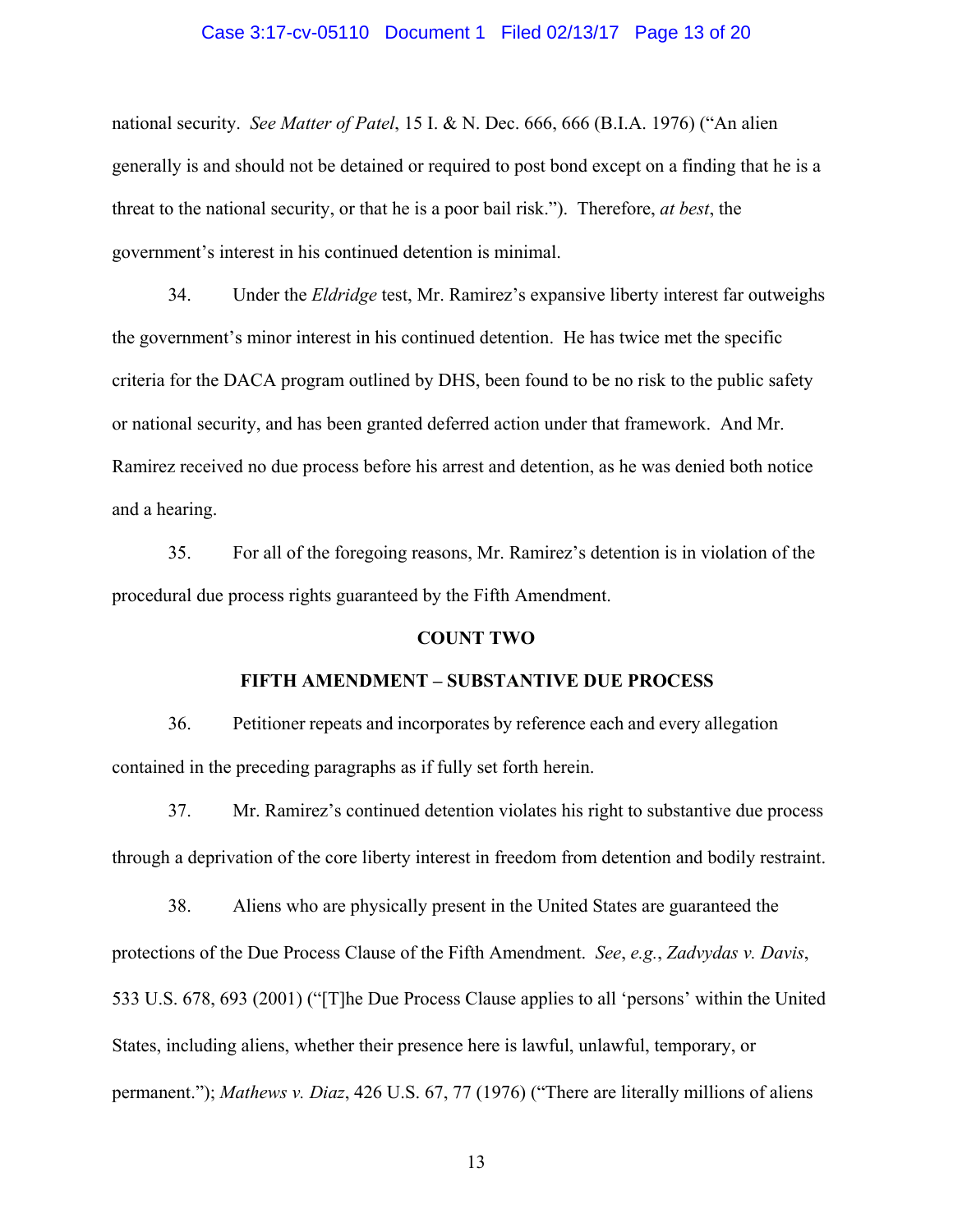#### Case 3:17-cv-05110 Document 1 Filed 02/13/17 Page 14 of 20

within the jurisdiction of the United States. The Fifth Amendment, as well as the Fourteenth Amendment, protects every one of these persons from deprivation of life, liberty, or property without due process of law.").

39. "Freedom from imprisonment—from government custody, detention, or other forms of physical restraint—lies at the heart of the liberty that [the Due Process] Clause protects." *Zadvydas*, 533 U.S. at 690. Any deprivation of this fundamental liberty interest must be accompanied not only by adequate procedural protections, but also by a "sufficiently strong special justification" to outweigh the significant deprivation of liberty. *Id.*; *see also Phan v. Reno*, 56 F.Supp.2d 1149, 1154 (W.D. Wash. 1999) ("Above and beyond the procedural guarantee explicit in the Due Process Clause itself, federal courts have long recognized a limited 'substantive' component that 'forbids the government to infringe certain 'fundamental' liberty interests at all, no matter what process is provided, unless the infringement is narrowly tailored to serve a compelling state interest.'") (citing *Reno v. Flores*, 507 U.S. 292, 301–02 (1993)).

40. Mr. Ramirez applied for and was granted deferred action under the DACA program, and has been living and working in the United States under that framework. He is neither a flight risk, nor a risk to public safety or national security. Accordingly, Respondents cannot show any justification—let alone a sufficiently strong special justification—for depriving Mr. Ramirez of his constitutional right to due process.

41. Mr. Ramirez relied on DHS's promise that, so long as he continued to meet the criteria established by DACA, any immigration action against him would be deferred. As such, his detention is an "indefensible sort of entrapment by the [government]—convicting a citizen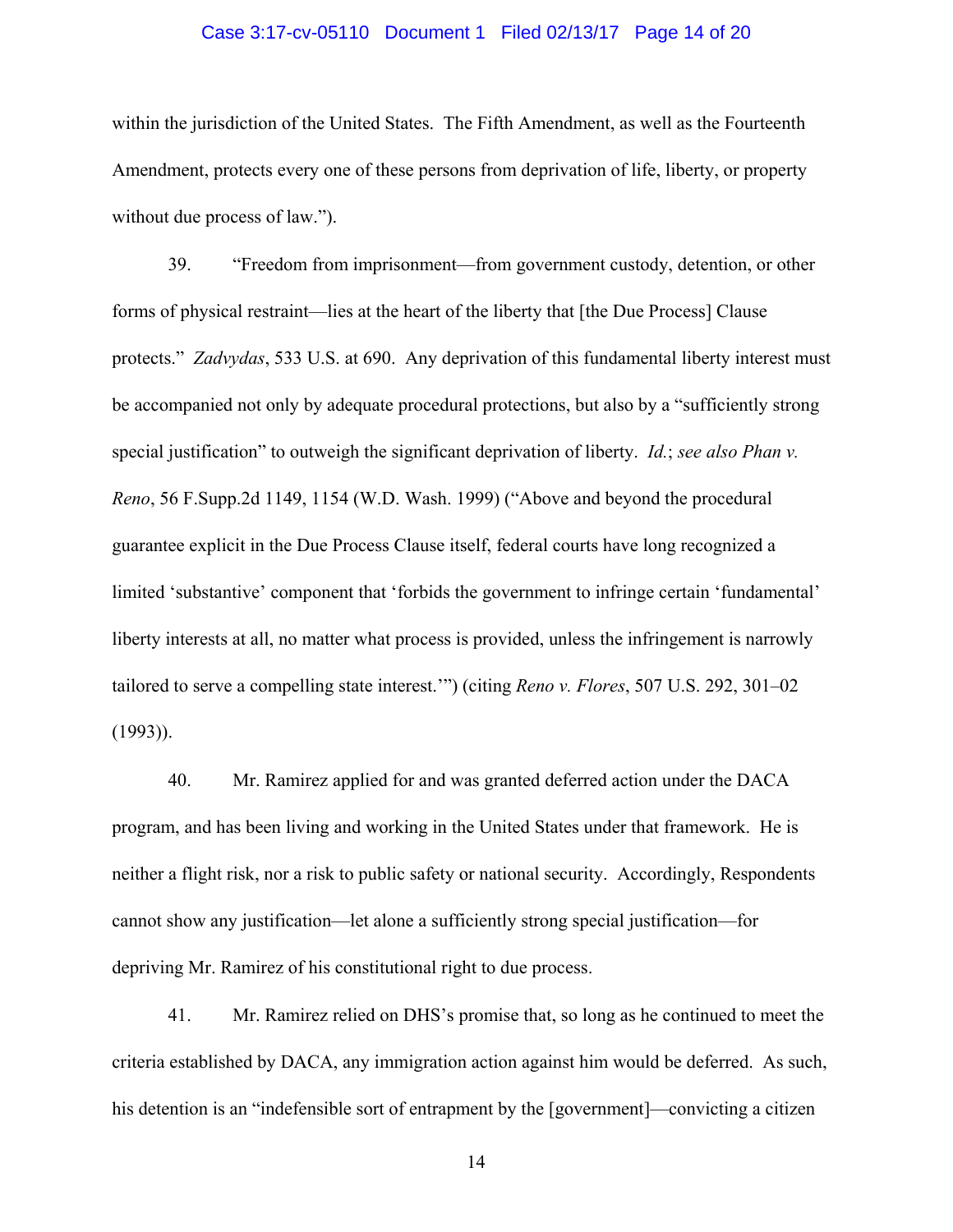#### Case 3:17-cv-05110 Document 1 Filed 02/13/17 Page 15 of 20

for exercising a privilege which the [government] had clearly told him was available to him" and deprives Mr. Ramirez of his constitutional right to due process. *Raley v. State of Ohio*, 360 U.S. 423, 425–26 (1959) (finding a violation of the Due Process Clause when individuals were convicted for asserting a privilege on which "they had a right to rely" as the State had informed them of that privilege).

42. For all of the foregoing reasons, Mr. Ramirez's detention is in violation of his substantive due process rights.

#### **COUNT THREE**

#### **FOURTH AMENDMENT – UNLAWFUL SEIZURE**

43. Mr. Ramirez repeats and incorporates by reference each and every allegation contained in the preceding paragraphs as if fully set forth herein.

44. The Fourth Amendment requires that all arrests entail a neutral judicial determination of probable cause, either before the arrest (in the form of a warrant) or promptly afterward (in the form of a prompt judicial probable cause determination). *See Gerstein v. Pugh*, 420 U.S. 103, 114 (1975). Absent a bona fide emergency or other extraordinary circumstance, failure to receive a judicial probable cause determination within 48 hours of detention violates the Fourth Amendment as a matter of law. See *Cnty. of Riverside v. McLaughlin*, 500 U.S. 44, 57 (1991). The 48 hours includes weekends.

45. As set forth above, Respondents did not provide a judicial probable cause determination at any time for Mr. Ramirez. Respondents' failure to provide Mr. Ramirez with a prompt, judicial probable cause determination resulted in his continued and prolonged imprisonment in violation of his Fourth Amendment right to be free from unreasonable seizures.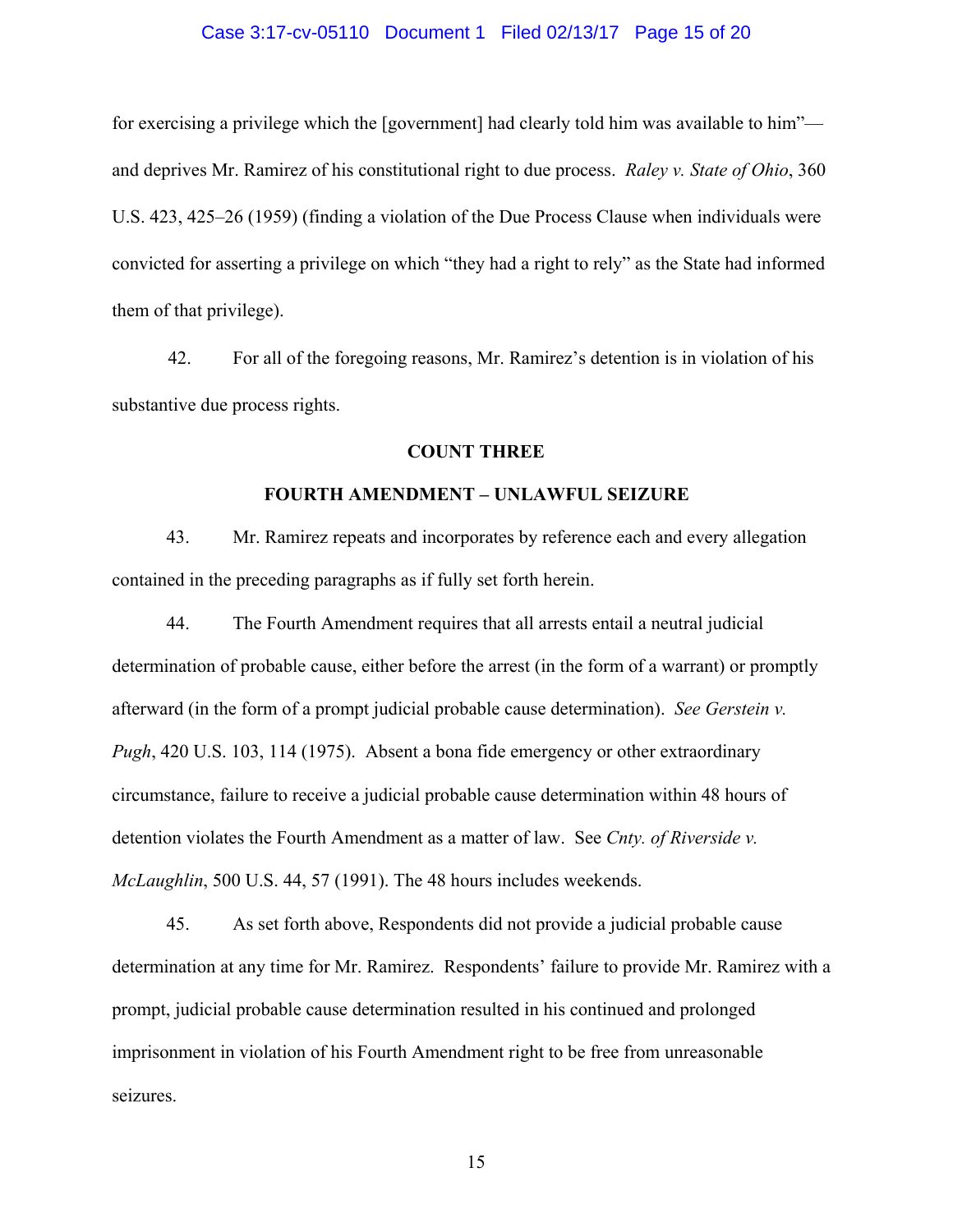# **PRAYER FOR RELIEF**

**WHEREFORE**, Mr. Ramirez prays that this Court grant the following relief:

- (1) Issue a Writ of Habeas Corpus requiring Respondents to release Mr. Ramirez forthwith;
- (2) Issue an injunction ordering Respondents not to arrest or detain Mr. Ramirez on the basis

of the conduct described herein;

- (3) Award Mr. Ramirez reasonable costs and attorney's fees; and
- (4) Grant any other and further relief that this Court may deem fit and proper.

DATED: February 13, 2017 Seattle, Washington

Respectfully submitted,

/s/ Elizabeth Hawkins

PUBLIC COUNSEL MARK D. ROSENBAUM (CA SBN 59940), *pro hac vice pending*  mrosenbaum@publiccounsel.org JUDY LONDON (CA SBN 149431), *pro hac vice pending* jlondon@publiccounsel.org KATHRYN A. EIDMAN (CA SBN 268053), *pro hac vice pending* keidmann@publiccounsel.org ANNE M. HUDSON-PRICE (CA SBN 295930), *pro hac vice pending* aprice@publiccounsel.org ELIZABETH HADAWAY (CA SBN 308800), *pro hac vice pending*  ehadaway@publiccounsel.org 610 South Ardmore Avenue Los Angeles, California 90005 Telephone: (213) 385-2977 Facsimile: (213) 385-9089

GIBSON, DUNN & CRUTCHER LLP THEODORE J. BOUTROUS, JR. (CA SBN 132099), *pro hac vice pending* tboutrous@gibsondunn.com KATHERINE M. MARQUART (CA SBN 248043), *pro hac vice pending* kmarquart@gibsondunn.com JESSE S. GABRIEL (CA SBN 263137), *pro hac vice pending* jgabriel@gibsondunn.com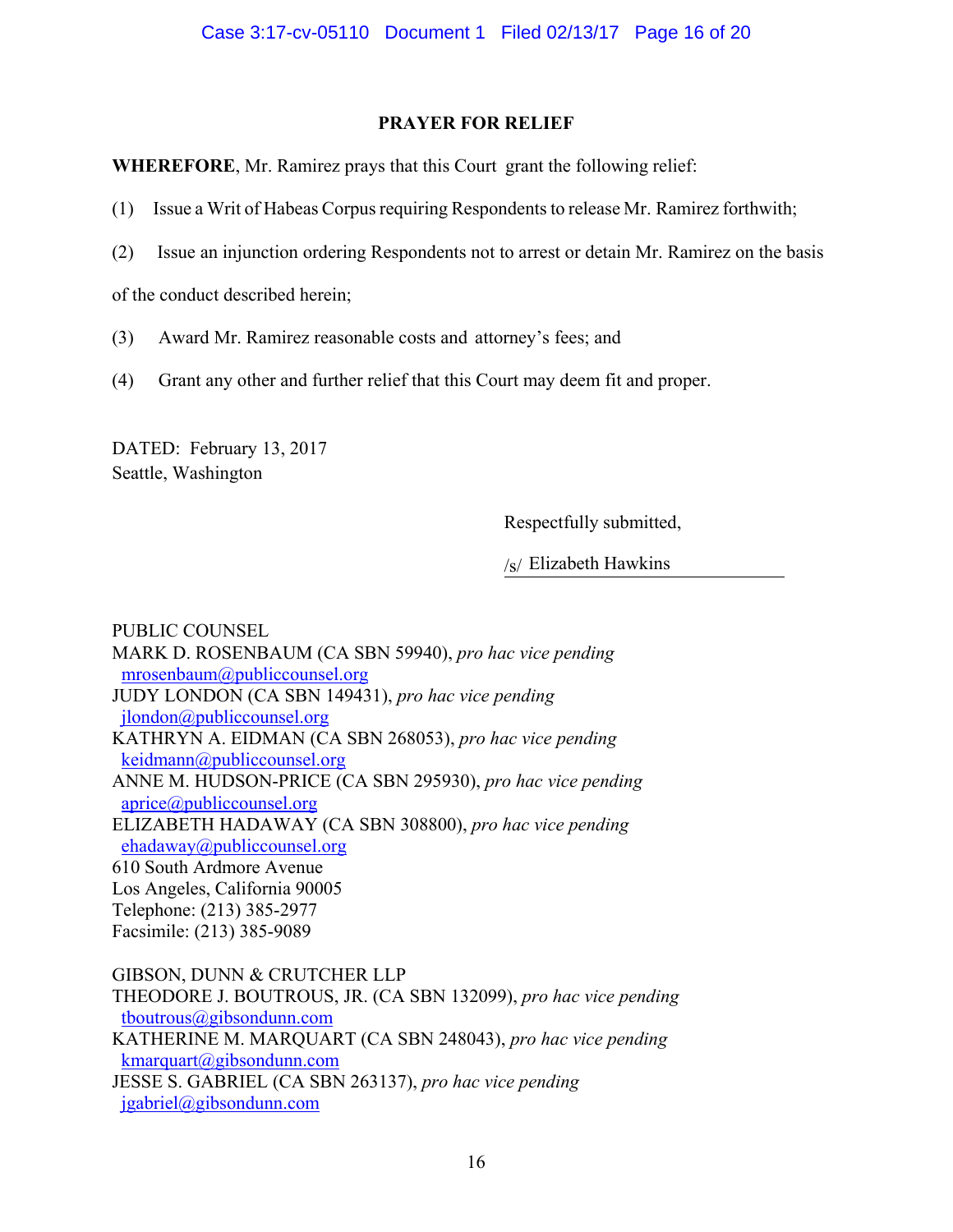333 South Grand Avenue Los Angeles, CA 90071-3197 Telephone: (213) 229-7000 Facsimile: (213) 229-7520

ETHAN D. DETTMER (CA SBN 196046), *pro hac vice pending* edettmer@gibsondunn.com 555 Mission Street San Francisco, CA 94105 Telephone: (415) 393-8200 Facsimile: (415) 393-8306

# ERWIN CHEMERINSKY (DC SBN 289330; IL SBN 3122596), *pro hac vice pending* echemerinsky@law.uci.edu

University of California, Irvine School of Law \**Affiliation for identification purposes only* 401 East Peltason Drive Educ 1095 Irvine, California 92697 Telephone: (949) 824-7722

# LAURENCE H. TRIBE (MA SBN 126736; CA SBN 039441), *pro hac vice pending*

 larry@tribelaw.com Harvard Law School \**Affiliation for identification purposes only* 1575 Massachusetts Avenue Cambridge, Massachusetts 02138 Telephone: (617) 495-1767

# ELIZABETH HAWKINS (SBN 43187)

 ehawkins@hawkinsimmigration.com Hawkins Law Group 17544 Midvale Avenue, Suite 301 Shoreline, WA 98133 Telephone: (206) 728-4220 Facsimile: (206) 973-5326

# BARRERA LEGAL GROUP, PLLC

LUIS CORTES ROMERO (CA SBN 310852), *pro hac vice pending*  lcortes@barreralegal.com JOHN C. BARRERA (SBN 47658), *pro hac vice pending*  jbarrera@barreralegal.com JOSE GARCIA (SBN 46518), *pro hac vice pending* jgarcia@barreralegal.com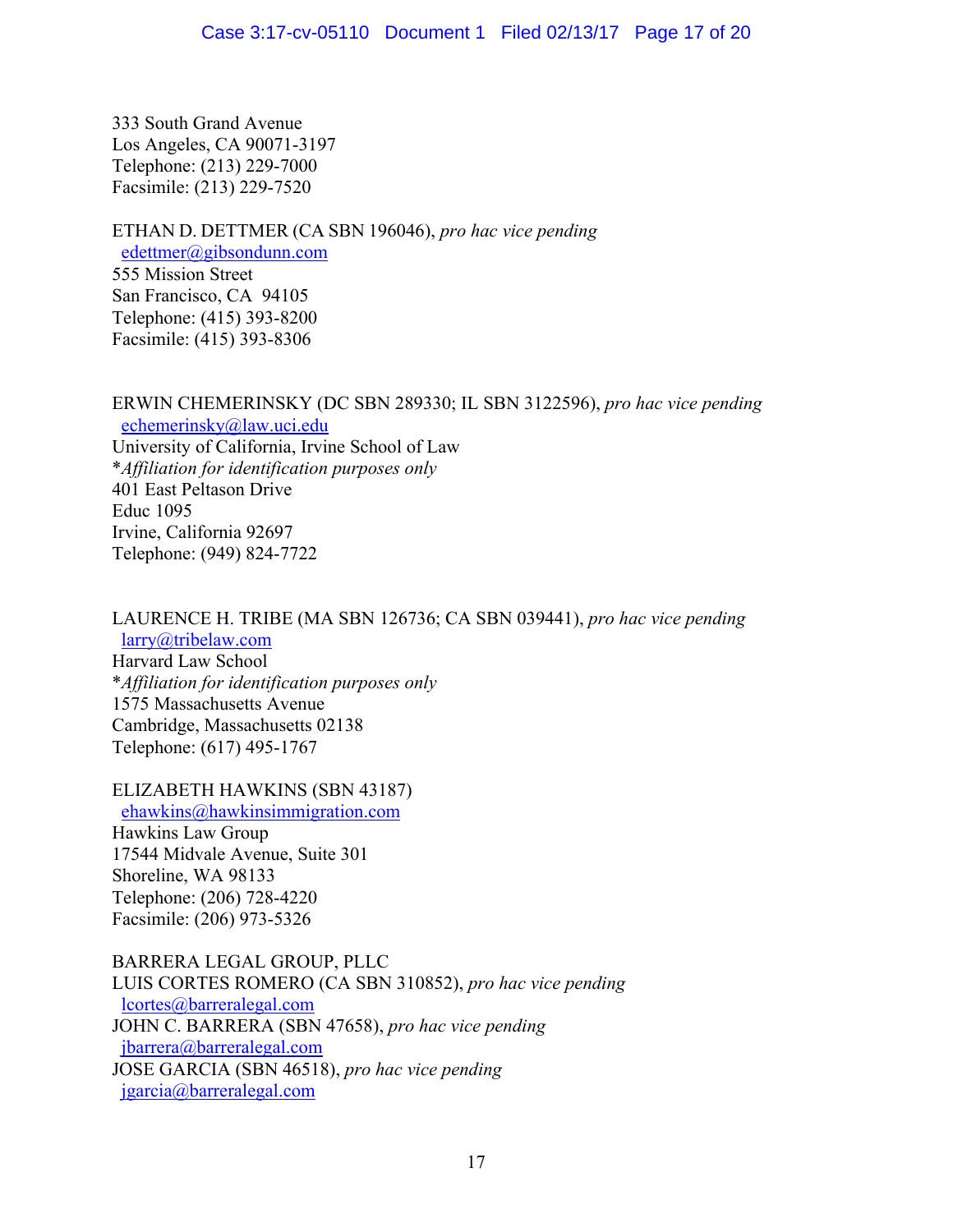# Case 3:17-cv-05110 Document 1 Filed 02/13/17 Page 18 of 20

19309 68th Avenue South, Suite R102 Kent, WA 98032 Telephone: (253) 872-4730 Facsimile: (253) 237-1591

NORTHWEST IMMIGRANTS RIGHTS PROJECT MATT ADAMS (SBN 28287) matt@nwirp.org 615 Second Ave., Suite 400 Seattle, WA 98104 Telephone: (206) 957-8611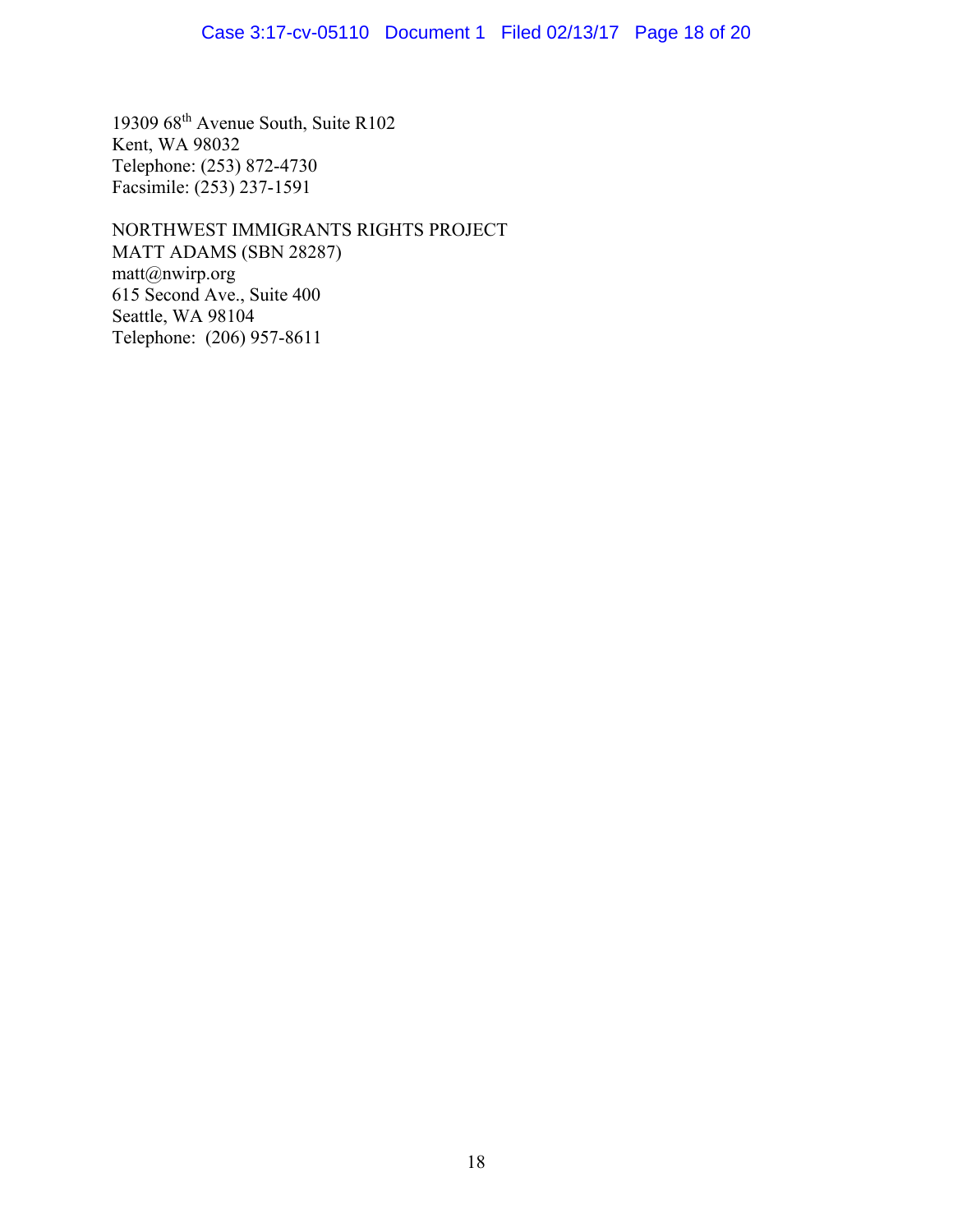Case 3:17-cv-05110 Document 1 Filed 02/13/17 Page 19 of 20

# **EXHIBIT A**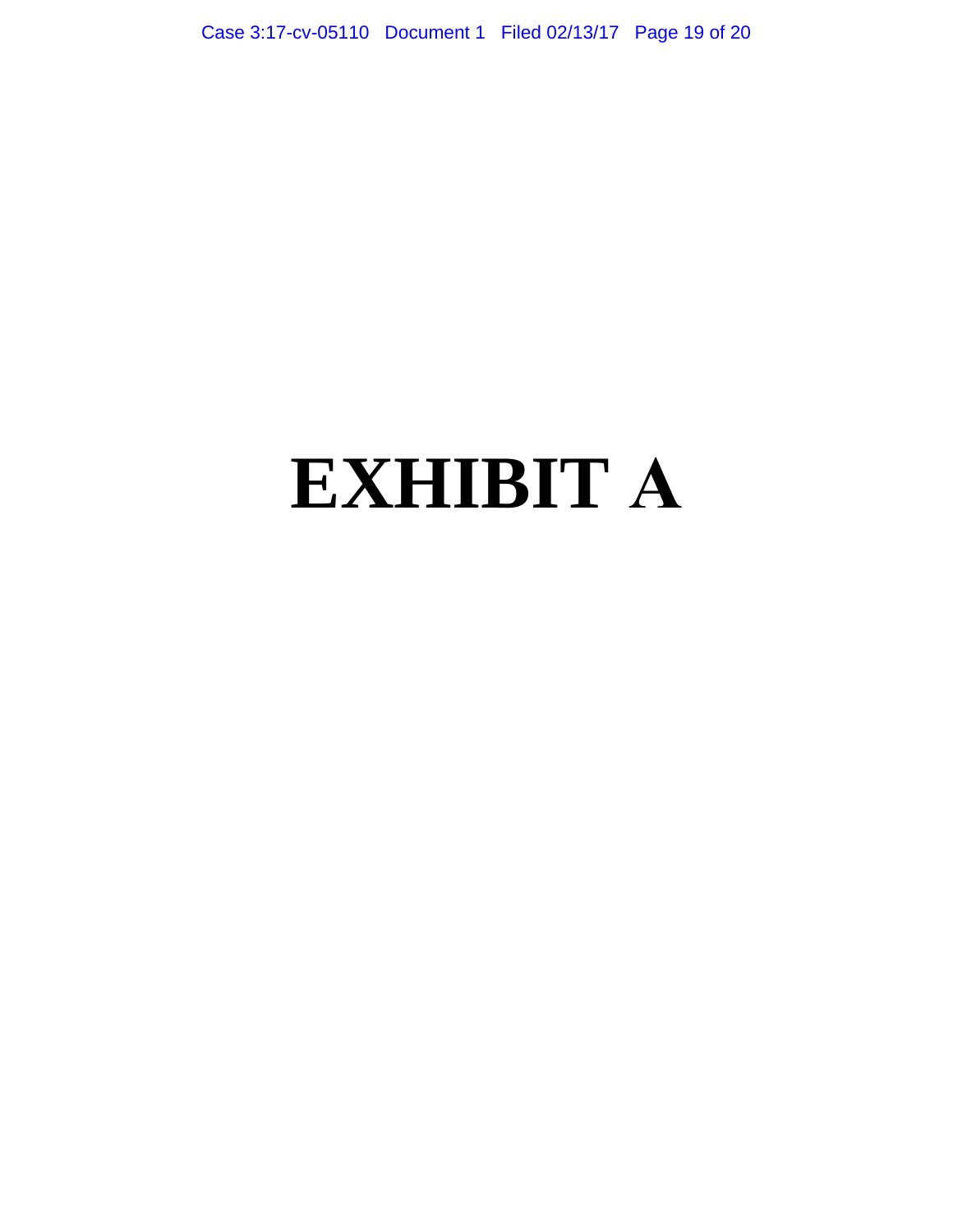JOYERIA DORADO

01/01 PAGE

#### **BEVUM ENDER FARISHI CIDER** . a.

|                                  |                                             | $-0.000$<br>————                                                              |
|----------------------------------|---------------------------------------------|-------------------------------------------------------------------------------|
| Receint Number<br>IOE0900414397  | <b>USCIS Account Number</b><br>002054432260 | Case Type<br>I1821D - CONSIDERATION OF DEFERRED ACTION FOR CHILDHOOD ARRIVALS |
| Receipt Date<br>103/02/2016      | <b>Priority Date</b><br>02/28/2016          | <b>Auplicant</b><br>A207 028 995<br><b>RAMIREZ MEDINA</b><br><b>DANIEL</b>    |
| <b>Notice Date</b><br>05/05/2016 | Page.<br>r of 1                             |                                                                               |

#### RAMIREZ MEDINA, DANIEL 354 N WESTWOOD AVE LINDSAY CA 93247

Notice Type: Approval Notice Valid from: 05/05/2016 to 05/04/2018

Notice of Deferred Action.

This notice is to inform you regarding U.S. Citizenship and Immigration Services's (USCIS) decision on your Form I-821D, Consideration of Deferred Action for Childhood Arrivals.

USCIS, in the exercise of its prosecutorial discretion, has decided to defer action in your case. Deferred action is an exercise of prosecutorial discretion by USCIS not to pursue the removal of an individual from the United States for a specific period. Deferred action does not conter or alter any immigration status.

Unless terminated, this decision to defer removal action will remain in effect for Z years from the date of this notice.

This form does not constitute employment authorization, nor may it be used in place of an Employment Authorization Document. The 90-day period for reviewing Form 1-765, Application for Employment Authorization, filed together with Form 1-821D begins as of the date of this approval notice. If Form I-765 is granted, you will receive your Employment Authorization Document separately by mail. Subsequent criminal activity after your case has been deferred is likely to result in termination of your deferred action. This notice does not provide permission to travel outside of the United States.

You are required to notify USCIS if you change your address. You may use the Alien's Change of Address Card, Form AR-11, to report a new address. That form may be found at www uscis gov. There is no fee for this change of address form

NOTICE: USCIS and the U.S. Department of Homeland Security (DHS) reserve the right to verify the information submitted in this request and/or supporting documentation to ensure conformity with applicable laws, rules, regulations, and other authorities. Methods used for verifying information may include, but are not limited to, the review of public information and records, contact by correspondence, the internet, or telephone, and site inspections of businesses and residences. Information obtained during the course of the verification will be used to determine whether termination of deferred action and/or removal proceedings are appropriate if, for example, the requestor committed fraud or misrepresentation in his or her request for consideration of deferred action for childhood arrivals, or engaged in subsequent criminal activity following the submission of his or her request. Individuals for whom removal action is deferred under Deferred Action for Childhood Atrivals may, in the sole discretion of USCIS and DHS, be provided an opportunity to address derogatory information before deferred action is terminated and/or removal proceedings are initiated.

Please see the additional information on the back. You will be notified separately about any other cases you filed.

USCIS/Nebraska Service Center P.O. Box 82521 Lincoln NE 68501-2521



Customer Service Telephone: 800-375-5283